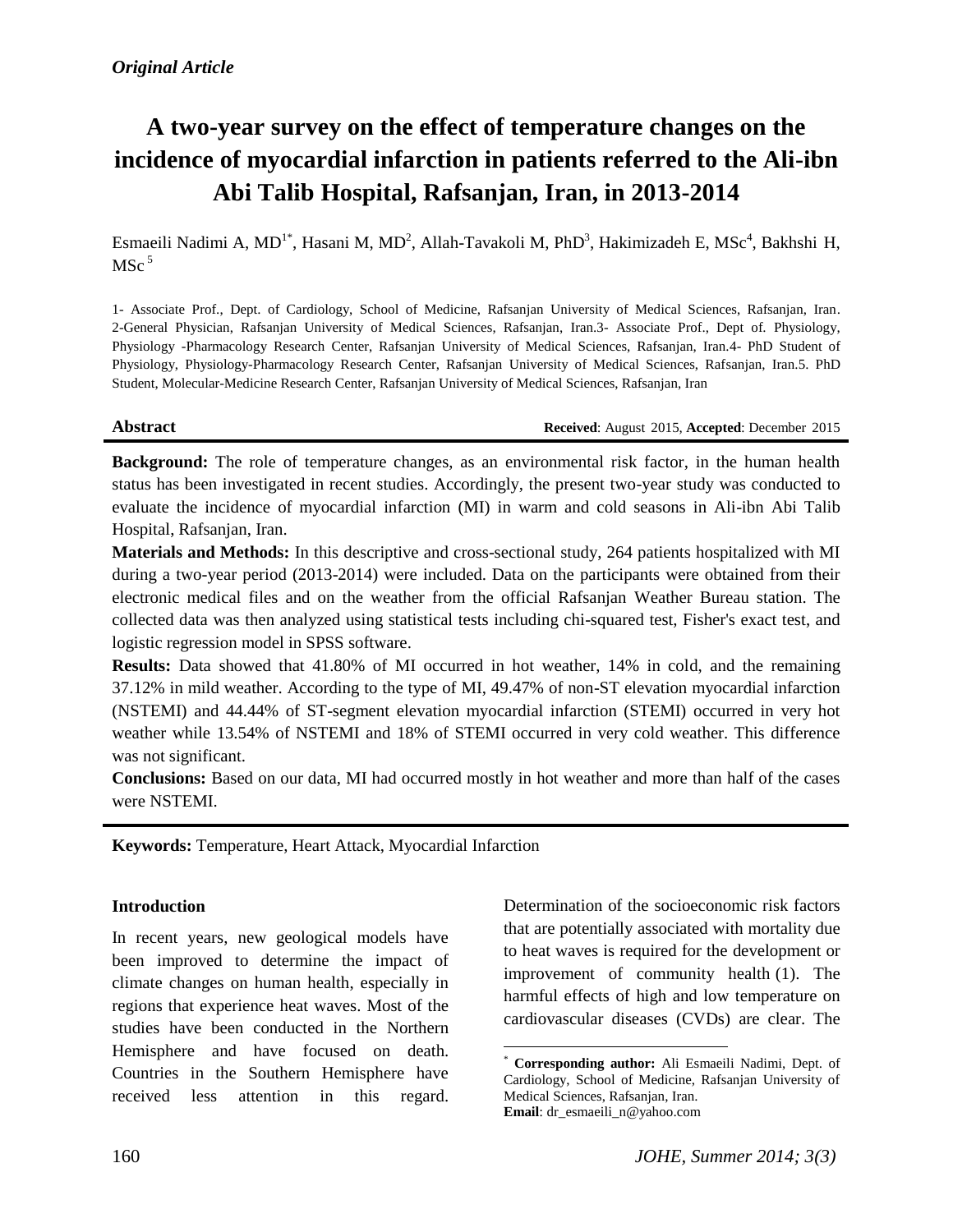known risk factors for CVD include smoking, excessive drinking of alcohol, poor diet, insufficient physical activity, high blood pressure and cholesterol, obesity and diabetes mellitus (DM). However, along with these risk factors, other factors such as temperature changes and air pollution also play a role in the incidence of CVDs. Changes in serum cholesterol levels and autonomic nervous system response has caused an increase in CVD events during temperature crises and this issue has become a concern among older people with heart problems (2).

According to some studies, increase in heart diseases varies in different seasons and in hot seasons it is higher than other seasons (3, 4). However, in most studies, the season that was associated with the highest rate of acute myocardial infarction (MI) was winter. With warming of the climate system, people develop tachycardia, cardiac contractility becomes low, but cardiac output per minute does not change  $(5, 6, 7)$ .

Moreover, low temperature causes an increase in the heart's need for oxygen, vasoconstriction, high blood pressure, and blood platelet activation, which increases the risk of arteryblocking plaque formation in the heart and MI (8). As mentioned above, the harmful effects of hot and cold weather are associated with mortality due to CVD (9).

Previous studies have shown that in addition to MI, cerebrovascular accident (CVA), pulmonary embolism, and aortic dissection are also likely to be affected by climate changes during the year (10). The main causes of death in Iran are MI and cardiovascular problems (11). Temperature changes can also cause an increase or decrease in the death rate due to climate changes (9). Therefore, this study aimed to investigate the incidence of MI during periods of very low and high temperatures over a period of two years from 2013 to 2014 in Ali-ibn Abi Talib Hospital of Rafsanjan, Iran.

### **Material and Methods**

This was a cross-sectional study conducted on patients admitted with MI to Ali-ibn Abi Talib Hospital in Rafsanjan from the beginning of 2013 until the end of 2014. The study population consisted of all patients with MI admitted and archived using electronic medical records. The number of admissions due to MI at Ali-ibn Abi Talib Hospital during the two years was 264.

Data regarding the type of MI and the risk factors of MI (age, gender, and smoking) were gathered from the patient records using checklists. The mentioned records were based on the codes of MI types. Data regarding temperature consisted of the average daily temperature of Rafsanjan and were obtained from the Meteorological Organization of Kerman Province, Iran. Based on meteorological indices, temperatures of 8 °C and lower were classification as very low, temperatures greater than 20 $\degree$ C as very high, and temperatures between 8-20 °C as moderate temperatures (12). After entering the data in SPSS software (version 18, SPSS Inc., Chicago, IL, USA), they were compared using descriptive statistics (frequency, percentage, and mean), analytical methods (chi-square), and logistic regression. These data included the specified items in the checklist, including MI type and MI risk factors (age, gender, and smoking) which were used as variables in this study. Another important data was the temperature status of each day, which was recorded in the software as the average temperature of Rafsanjan. In addition to daily comparisons, monthly and seasonal comparisons were also conducted.

#### **Results**

The mean and standard deviation of age of the participants was  $61.7 \pm 13.96$  years (men: 59.37  $\pm$  13.90 years, women: 65.21  $\pm$  13.30 years). Among the participants, 187 (70.8%) were men and 77 (29.2%) were women. The age range of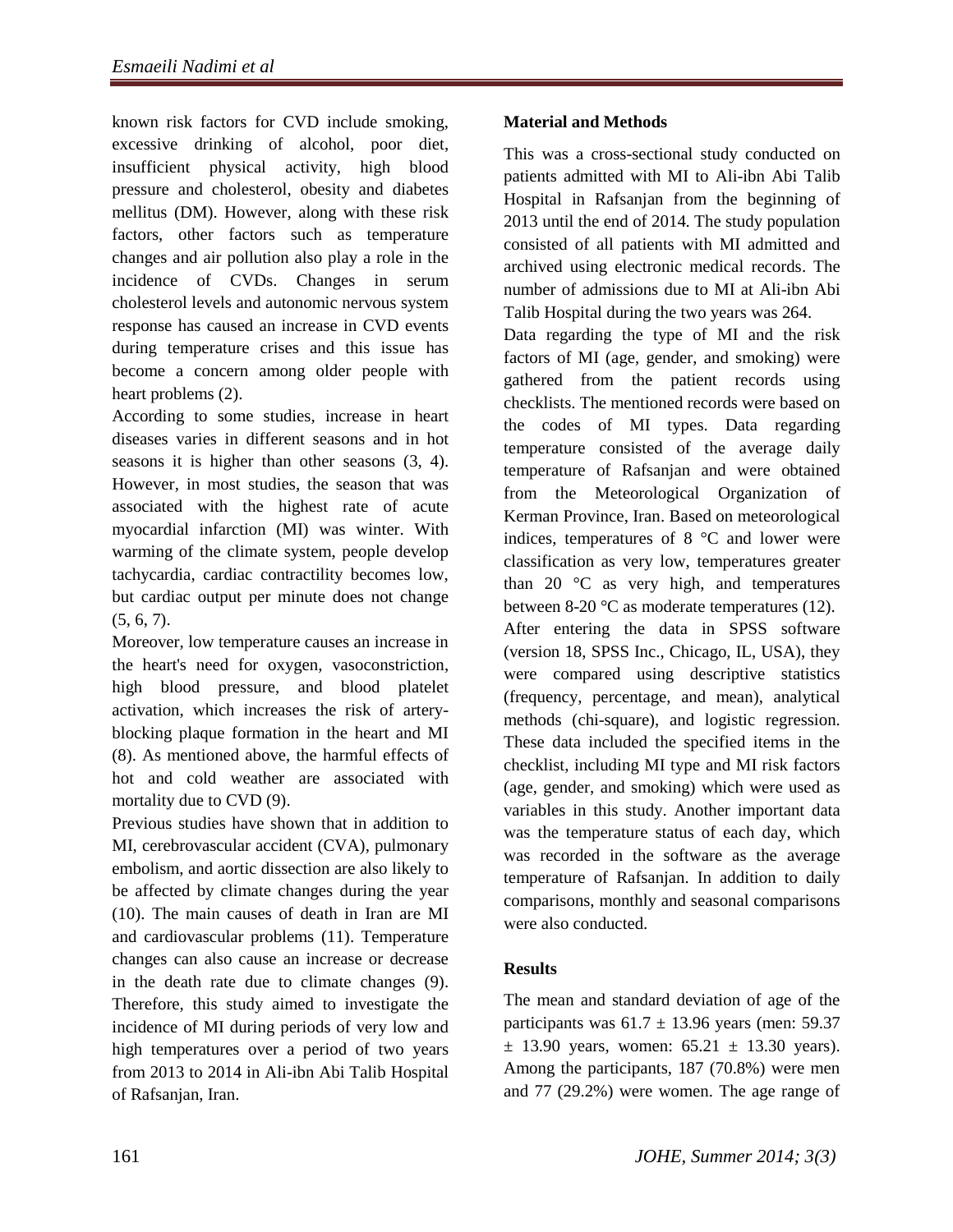men was 27 to 92 years and the age range of women was 35 to 90 years. Moreover, 75 (28.4%) participants were smokers and 71.6% were not. Smokers smoked an average of 11.6 cigarettes per day and these individuals had smoked for an average of 2.89 years. These

values were different among men and women. Data showed that 68 (36.4%) men were smokers and they smoked an average of 10.59 cigarettes per day, and had been smoking for an average of 10 years. However, 7 women smoked an average of 21.43 cigarettes per day.

|                  |            |                 | $\sim$       | . .          |          |  |
|------------------|------------|-----------------|--------------|--------------|----------|--|
| variables        |            | <b>NSTEMI/N</b> | <b>STEMI</b> | <b>Total</b> | P- value |  |
| Gender           | Man        | 72.2 / 135      | 27.8/52      | 100.0 / 187  | 0.761    |  |
|                  | Woman      | 74.0 / 57       | 26.0 / 20    | 100/77       |          |  |
| smoking          | Yes        | 69.3/52         | 30.7 / 23    | 100/75       | 0.435    |  |
|                  | No         | 74.1 / 140      | 25.9/49      | 100/189      |          |  |
| <b>Treatment</b> | Discharged | 76.0 / 187      | 24.0 / 59    | 100/246      | 0.001    |  |
| <b>Outcome</b>   | Death      | 27.8 / 5        | 72.2 / 13    | 100/18       |          |  |

**Table 1: distribution of variables based on myocardial infarction type**

**\*** The used statistical tests were chi-square and Fisher's exact test and significance level was 0.05

The distribution of patients by type of MI showed that 135 (72.2%) men and 57 (74%) women had non-ST elevation myocardial infarction (NSTEMI) and the rest had STsegment elevation myocardial infarction (STEMI) ( $P = 0.7$ ). According to smoking status of patients, results showed that 69.3% and 30.7% of smokers had NSTEMI and STEMI, respectively. However, 74.1% and 25.9% of

non-smokers had NSTEMI and STEMI, respectively. This difference was not statistically significant ( $P = 0.435$ ). Recovery was observed in 76% of the discharged patients with NSTEMI and 24% of the discharged patients with STEMI. Deaths were reported in 27.8% of patients with NSTEMI diagnosis and in 72.2% of patients with STEMI, and this difference was statistically significant ( $P < 0.001$ ) (Table 1).

**Table 2: The relationship between the risk of myocardial infarction and temperatures in the logistic regression model**

| <b>Variables</b> |           | B         | S.E    | Wald  | <b>Sig</b> | Exp(B)   | $95\%$ C.I.for EXP(B) |              |
|------------------|-----------|-----------|--------|-------|------------|----------|-----------------------|--------------|
|                  |           |           |        |       |            |          | Lower                 | <b>Upper</b> |
| Gender           |           | 0.209     | 0.359  | 0.34  | 0.56       | 1.2      |                       |              |
| Age              |           | 0.009     | 0.011  | 0.702 | 0.4        | 1.009    |                       |              |
| Job              |           | 6.662     | 0.0013 | 0.000 |            | $\Omega$ |                       |              |
| disease          |           | 0.000     | 0.001  | 0.291 | 0.59       |          | 0.99                  | 1.001        |
| smoking          |           | 0.447     | 0.369  | 1.463 | 0.22       | 1.5      | 0.75                  | 3.22         |
| amount           | <b>of</b> | 0.017     | 0.017  | 0.993 | 0.31       | 1.01     | 0.98                  | 1.05         |
| smoking          |           |           |        |       |            |          |                       |              |
| duration         | <b>of</b> | $-.0.031$ | 0.025  | 1.493 | 0.22       | 0.97     | 0.92                  | 1.019        |
| smoking          |           |           |        |       |            |          |                       |              |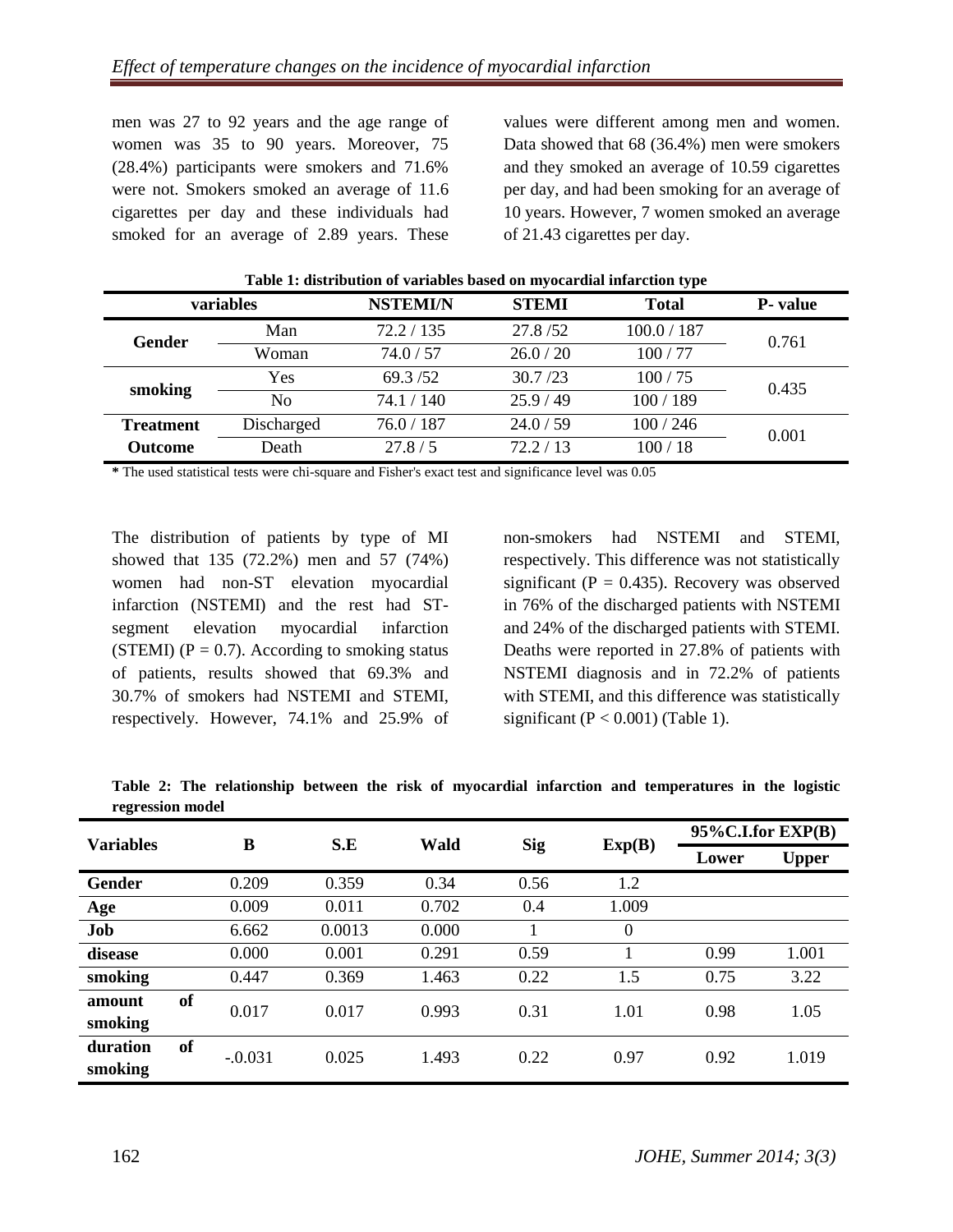The results of the incidence of MI divided by year and season showed that maximum and minimum number of cases of MI had occurred during winter and fall of 2013 and 2014, respectively. Nevertheless, this difference was not statistically significant ( $P = 0.527$  and  $P =$ 0.296, respectively). In this study, logistic regression was used to determine climate changes by considering risk factors such as age, gender, occupation, disease, and the amount and duration of smoking and the results were not statistically significant (Table 2).

The final finding of the present study was related to the prevalence of MI in cold (average annual temperature of lower than  $8 \degree$ C), moderate (average annual temperature between 8-20 °C), and warm temperatures (average annual temperature of higher than 20 °C). The results showed a reduction of the percentage of NSTEMI incidence with the decreasing of temperature. However, the percentage of STEMI incidence had increased. Overall, the statistical test showed no significant difference  $(P = 0.600)$ (Table 3).

**Table 3: Distribution of myocardial infarction with regards to high, moderate, and low temperature Discussion** 

|                          |               | <b>Temperature Rang</b>      |                                           |                              |                |  |
|--------------------------|---------------|------------------------------|-------------------------------------------|------------------------------|----------------|--|
| <b>Variables</b>         |               | high                         | moderate                                  | low                          | <b>P-Value</b> |  |
|                          |               | temperature<br>$>20^{\circ}$ | temperature<br>$8^{\circ}$ -20 $^{\circ}$ | temperature<br>$< 8^{\circ}$ |                |  |
| myocardial<br>infarction | <b>NSTEMI</b> | $74/8\%$ (n=95)              | $72/4\%$ (n=71)                           | $66/7\%$ (n=26)              |                |  |
|                          | <b>STEMI</b>  | $25/2\%$ (n=32)              | $27/6\%$ (n=27)                           | $33/3\%$ (n=13)              | 0.630          |  |
|                          | <b>Total</b>  | $100\%$ (n=127)              | $100\%$ (n=98)                            | $100\%$ (n=39)               |                |  |

# **Discussion**

The harmful effects of climate changes could increase the burden of diseases affecting public health (13-16). The World Health Organization (WHO) has estimated more than 150,000 deaths per year due to the impact of these changes in the last 3 decades (17). This increase in disease ). The variations in the burden of major diseases such as CVDs are the result of climate change. This has been reported by many studies in different countries  $(9, 19, 20)$ . However, different countries have different climates; therefore, the reported results were different and the studies were not homogeneous (21).

The results of this study showed that there was no correlation between temperature and the incidence of MI. This relationship was also not significant regarding the division of subjects based on gender. A study was conducted in 2011 in Copenhagen, Denmark, with the aim of

burden will encompass all spectrums of noncommunicable and communicable diseases. This will certainly include CVDs and respiratory diseases that are the leading causes of illness and death in most countries. Changes in global temperature and its effects on public health have recently attracted much attention (18

reviewing hospital admissions data (21). It was observed that temperature was inversely related to hospitalization due to CVDs, meaning that the increase in temperature significantly reduced the rate of hospitalization (21). Another study conducted in Shanghai, China, obtained similar results (22). However, the results of a study conducted in the UK in 2012 were inconsistent with the results of the abovementioned studies (23). In this study, it was shown that with increase in temperature, hospitalization due to acute MI was significantly increased. In other words, there was is a direct relationship between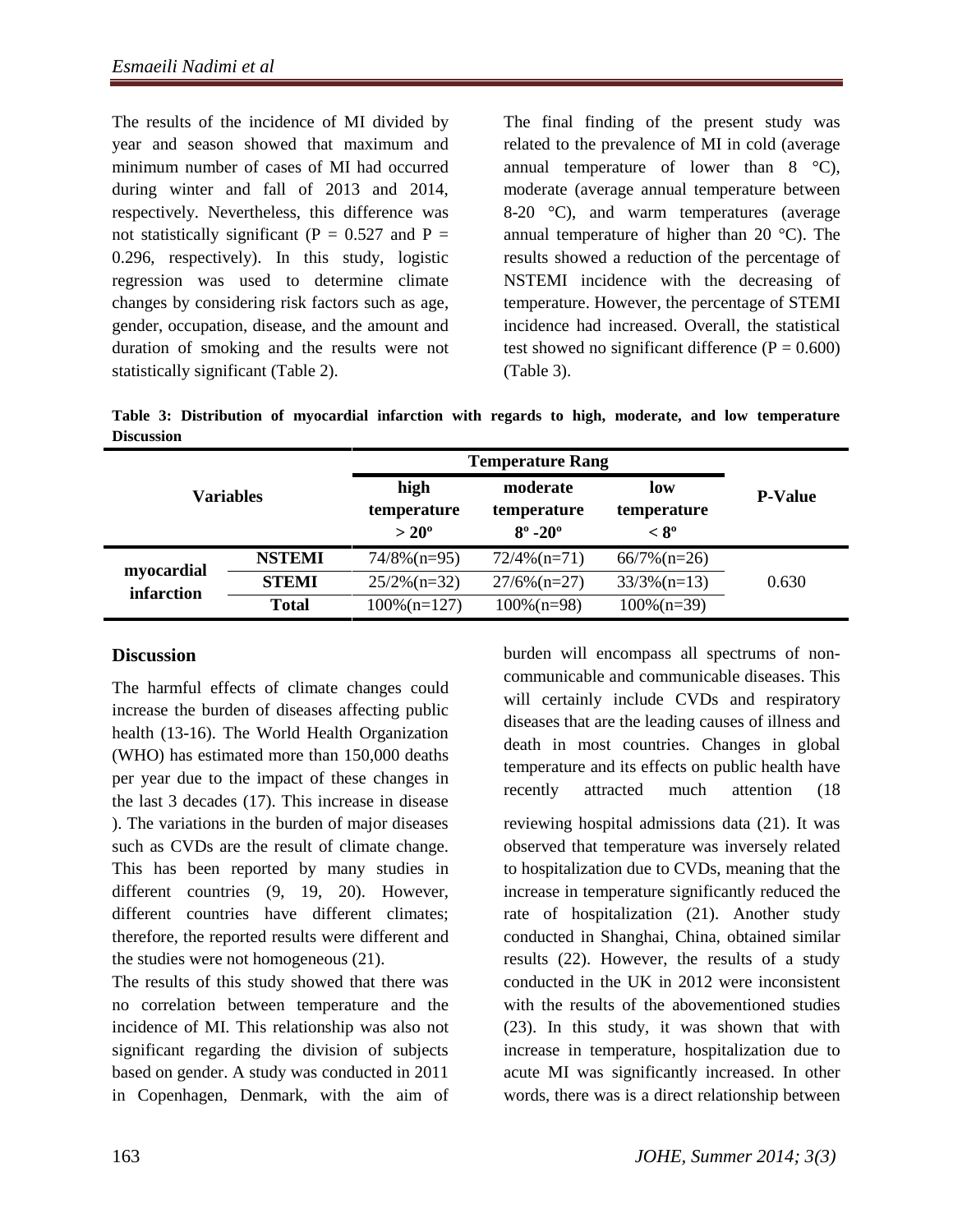temperature and the number of hospitalizations (23). This heterogeneity in the results may be due to individuals' adaptation to the environment in each particular area (24).

By reviewing studies on the relationship between ambient temperature and hospitalization for CVD, it was found that the results reported for different research designs, countries, and cities were not homogeneous. This difference might be due to the fact that people in different areas have different tolerance levels and their bodies have adapted to the certain conditions of their living area (24). This particular adaption of the residents of different climates causes different responses towards temperatures above the thresholds of hot and cold temperatures. These reasons can be the cause of differences in the effects of weather variables on the people of the regions studied in this research.

The mechanism through which cold temperature causes an increase in the risk of CVDs is still not clear (25). However, several risk factors such as increased plasma cholesterol, fibrinogen, blood pressure, and white and red blood cell count can partly explain this mechanism (21). The main mechanism of the adverse effects of high temperatures may be the directing of blood by the blood circulatory system of the human body from the vital organs towards layers under the skin in order to regulate body temperature in high temperatures  $(26)$ .

This study also showed that the prevalence of MI varies between seasons. Although this difference was not statistically significant, it was consistent with the results of other studies that have shown that lower temperatures increased the rate of CVD. The results of a study conducted in Denmark showed that temperature was inversely related to hospitalization due to CVD (21). Therefore, an increase in temperature significantly reduced cases of CVD, and thus, hospitalization for CVD. A study conducted in

Shanghai, China, also obtained the same results (27).

## **Conclusion**

In this study, despite the apparent differences in the frequency and occurrence of MI, these differences were not statistically significant. One significant difference was the increase in the frequency of MI occurrence at lower temperatures which was also reported in other studies. The reviewing of studies on the relationship between environmental temperature and MI showed that the reported results in different studies designs, countries, and cities were not homogeneous. This matter requires broader researches and studies among different regions or countries. Moreover, a comprehensive review of a wider range of aspects of geographical areas and countries is necessary.

### **Acknowledgments**

This article was extracted from a PhD thesis from Rafsanjan University of Medical Sciences. Our sincere appreciation goes to the participants of this research.

# **Conflict of interest:** None declared

# **Refrences**

- 1. Loughnan ME, Nicholls N, Tapper NJ. The effects of summer temperature, age and socioeconomic circumstance on Acute Myocardial Infarction admissions in Melbourne, Australia. Int J Health Geogr 2010; 9(1):41.
- 2. Huang C, Barnett AG, Wang X, Tong S. Effects of extreme temperatures on years of life lost for cardiovascular deaths: a time series study in Brisbane, Australia. Circ Cardiovasc Qual Outcomes 2012; 5(5):609-14.
- 3. Huang C, Barnett AG, Wang X, Tong S. Effects of extreme temperatures on years of life lost for cardiovascular deaths: a time series study in Brisbane, Australia. Circ Cardiovasc Qual Outcomes 2012; 5(5):609-14.